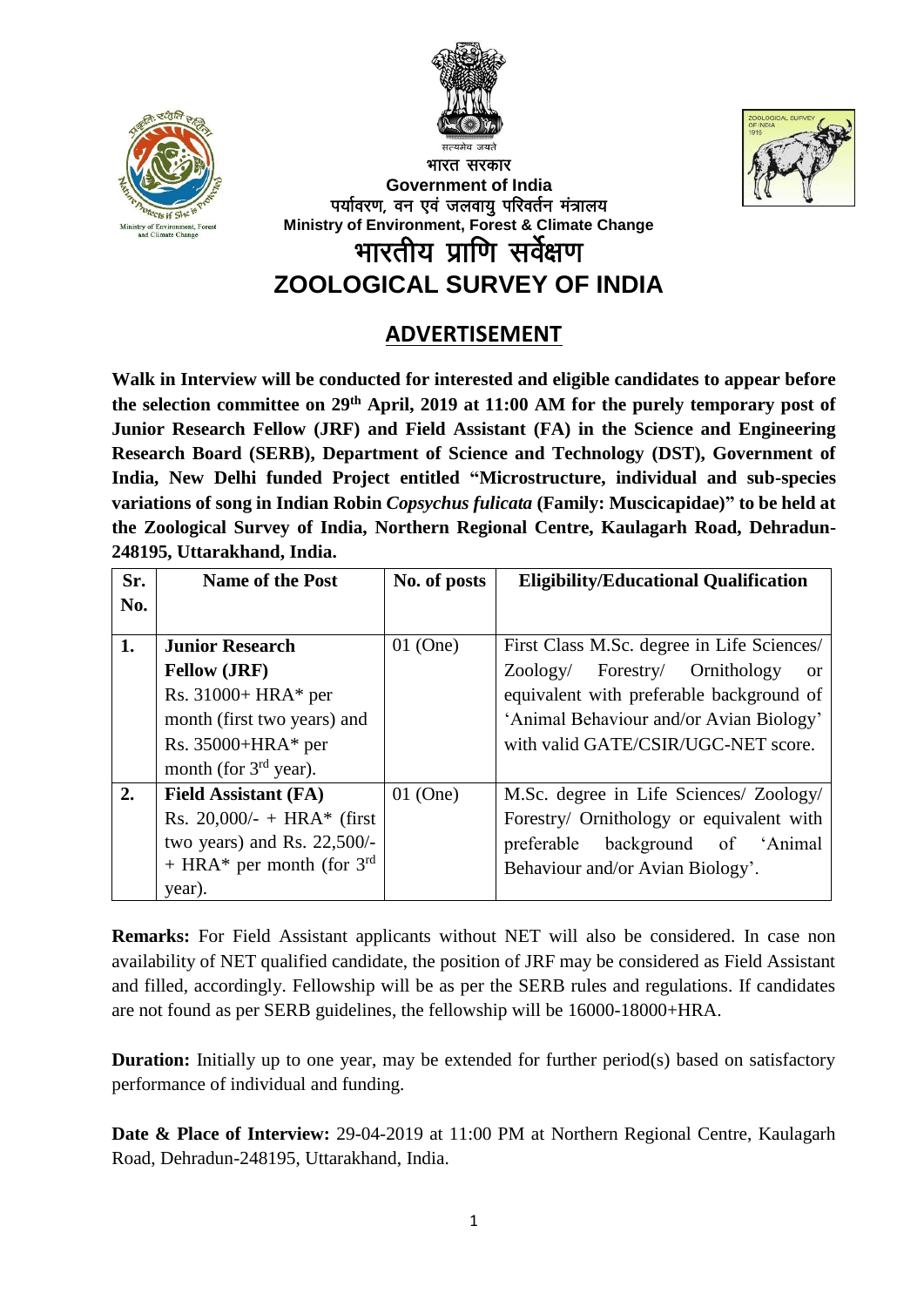## **General Instructions:**

- 1. The above posts are purely temporary and co-terminus with the project.
- 2. The upper age limit is as on the date of interview. The age limit may be relaxed as per Government of India rules and regulations).
- 3. **Candidates appearing for the walk-in-interview are required to register up to 9:30 to 10:15 AM on the day of interview (29/04/2019) at Zoological Survey of India, Northern Regional Centre, 218, Kaulagarh Road, Dehradun.**
- 4. Candidates should bring the duly filled-in application with attested true copies of testimonials of qualifications, experience, date of birth etc. along with copies of mark sheets of all examinations. All original documents should be produced at the time of registration.
- 5. The offer of appointment to the candidates will be on purely contractual basis up to one year initially and it may be extended for further period(s) based on further project extension and satisfactory performance of the candidate.
- 6. The selected candidate need to join immediately or at a short notice.
- 7. No TA/DA will be provided to the candidates for appearing for the interview.
- 8. The application form can be downloaded from the Zoological Survey of India website www.zsi.gov.in.
- 9. **The Director, Zoological Survey of India, reserves the right to selection or rejection of any candidature and cancellation of the walk-in-interview.**
- **10. Candidates may send an electronic copy of their duly filled application form by e-mail to anilsonta@gmail.com mentioning SERB project in the subject line.**
- 11. Incomplete application forms/applications with misrepresented facts will not be considered.
- 12. **Contact Details of the Principal Investigator: Dr. Anil Kumar, Scientist-D**, Zoological Survey of India, Northern Regional Centre, Dehradun- 248195, Uttarakhand, India. E-mail: anilsonta@gmail.com; Contact No. 9418080416.
- 13. **Contact Details of the Officer-in-Charge, ZSI, NRC: Dr. Gaurav Sharma, Scientist-E & Officer-in-Charge,** Northern Regional Centre, Zoological Survey of India, Dehradun-248195, Uttarakhand, India. E-mail: [drgaurav.sharma@gov.in;](mailto:drgaurav.sharma@gov.in) Contact No. 0135-2754939.

 **Dated: 16/04/2019 Dr. Kailash Chandra Director Zoological Survey of India M-Block, New Alipore, Kolkata-700053, W.B. India.**